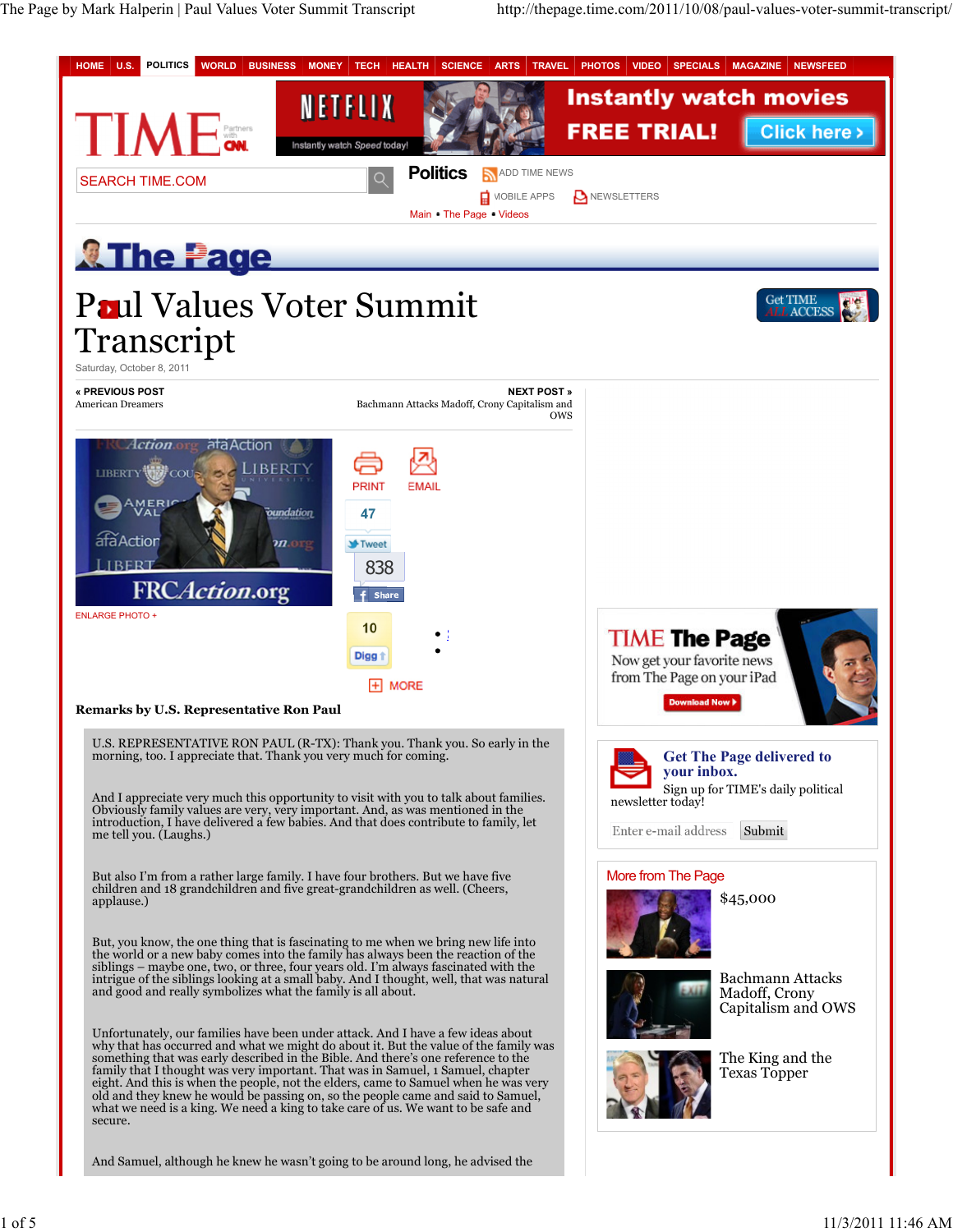| people of Israel not to accept the king, because the king, he warned, would not be<br>generous. He would undermine their liberties. There would be more wars. There<br>would be more taxes. And besides, accepting the notion of a king would reject the<br>notion that, up until that time, since they had left Egypt, their true king was their<br>God and the guidance from their God.                                                                                                                                                                                                                                            |  |
|--------------------------------------------------------------------------------------------------------------------------------------------------------------------------------------------------------------------------------------------------------------------------------------------------------------------------------------------------------------------------------------------------------------------------------------------------------------------------------------------------------------------------------------------------------------------------------------------------------------------------------------|--|
| But the governing body was the family. And they did not have kings, but they had<br>judges. And that's what Samuel was. But this was the time there was a shift away<br>from the judges and the family into a king. And I think a lot of that has happened to<br>us in this country. We have too often relied on our king in Washington, and we have<br>to change that. (Cheers, applause.)                                                                                                                                                                                                                                          |  |
| Samuel warned that the king would want to make servants of the people. And he<br>even talked about taxes going up and he talked about the use of young men being<br>drafted and he talked about the women and young women being used by the king.<br>And the warning was not heeded, as Samuel didn't expect it to be heeded. But he also<br>said that if you depend on the king, the morality of the people will be rejected, the<br>emphasis on the people themselves; the morality should come from the people and<br>not from the king. And generally it doesn't work that way.                                                  |  |
| You know, morality of the people or the lack of morality of the people can be<br>reflected in the law. But the law never can change the morality of the people. And<br>that is very important. (Cheers, applause.)                                                                                                                                                                                                                                                                                                                                                                                                                   |  |
| In the 1960s and the 1970s, there were dramatic changes in our country. During the<br>Vietnam War there was a lot of antiwar sentiment. There were a lot of drugs. This<br>was the decade that abortion was done flagrantly against the law. And, lo and<br>behold, the laws got changed after the morality changed.                                                                                                                                                                                                                                                                                                                 |  |
| But it was also - about the time we had Roe versus Wade, we also had the breakdown<br>of our monetary system, the rejection of the biblical admonition that we have honest<br>weights and measures and honest money. And not to have honest weights and<br>measures meant we were counterfeiting the money and destroying the value of the<br>money, which implies, even in biblical times, they weren't looking for a central bank<br>that was going to counterfeit our currency. (Cheers, applause.)                                                                                                                               |  |
| But the culture certainly changed. The work ethics changed. The welfare state grew.<br>And it wasn't only for the poor who were looking to be taken care of, but we finally<br>ended up with a system where the lobbyists were from the rich corporations and the<br>banks that would come to Washington and expect to get their benefits. And the<br>whole idea of a moral society changed.                                                                                                                                                                                                                                         |  |
| But, you know, biblically there's a lot of admonitions about what the family should<br>be in charge of. Certainly the 10th commandment tells us something about honoring<br>our parents and caring for them. It didn't say work out a system where the<br>government will take care of us from cradle to grave. No, it was an admonition for us<br>to honor our parents and be responsible for them, not put them into a nursing home<br>and say the federal government can take care of them. Besides, sometimes that leads<br>to bankruptcies and the government can't do it anyway. So that responsibility really<br>falls on us. |  |
| In the Bible, in the Old Testament as well as the New Testament, Christ was<br>recognized to be the prince of peace. He was never to be recognized as the promoter<br>of war. And he even said, "Blessed are the peacemakers, for they shall be the children<br>of God." He never said blessed are the war makers. It was the peacemakers that we<br>must honor and protect. (Cheers, applause.)                                                                                                                                                                                                                                     |  |
| Christ was very, very clear on how we should treat our enemies. And some days I<br>think we quite frequently forget about that. Early in the history of Christianity, they<br>struggled with the issue of war and peace, because Christ taught about peace. Did<br>that mean Christ was advocating pacifism? The early church struggled with this and<br>came to the conclusion, at least in those early years, that Christ was not a pacifist,<br>but he was not a war promoter.                                                                                                                                                    |  |
| And this is when they came up with the just-war principles, saying, yes, war could be<br>necessary, but only under dire circumstances, and it should be done with great<br>caution. All other efforts should be exhausted before we go to war, and always under<br>the proper authority. And today I think the proper authority is not the U.N. or the<br>NATO forces to take us to war. (Cheers, applause.)                                                                                                                                                                                                                         |  |
| We are taught in the New Testament about caring for the poor and caring for our<br>families and our neighbors and friends. But never did Christ say, you know, let's go<br>and lobby Rome to make sure we're taken care of. It was a personal responsibility for<br>us. Christ was confronted at one time by a prostitute, but he didn't call for the                                                                                                                                                                                                                                                                                |  |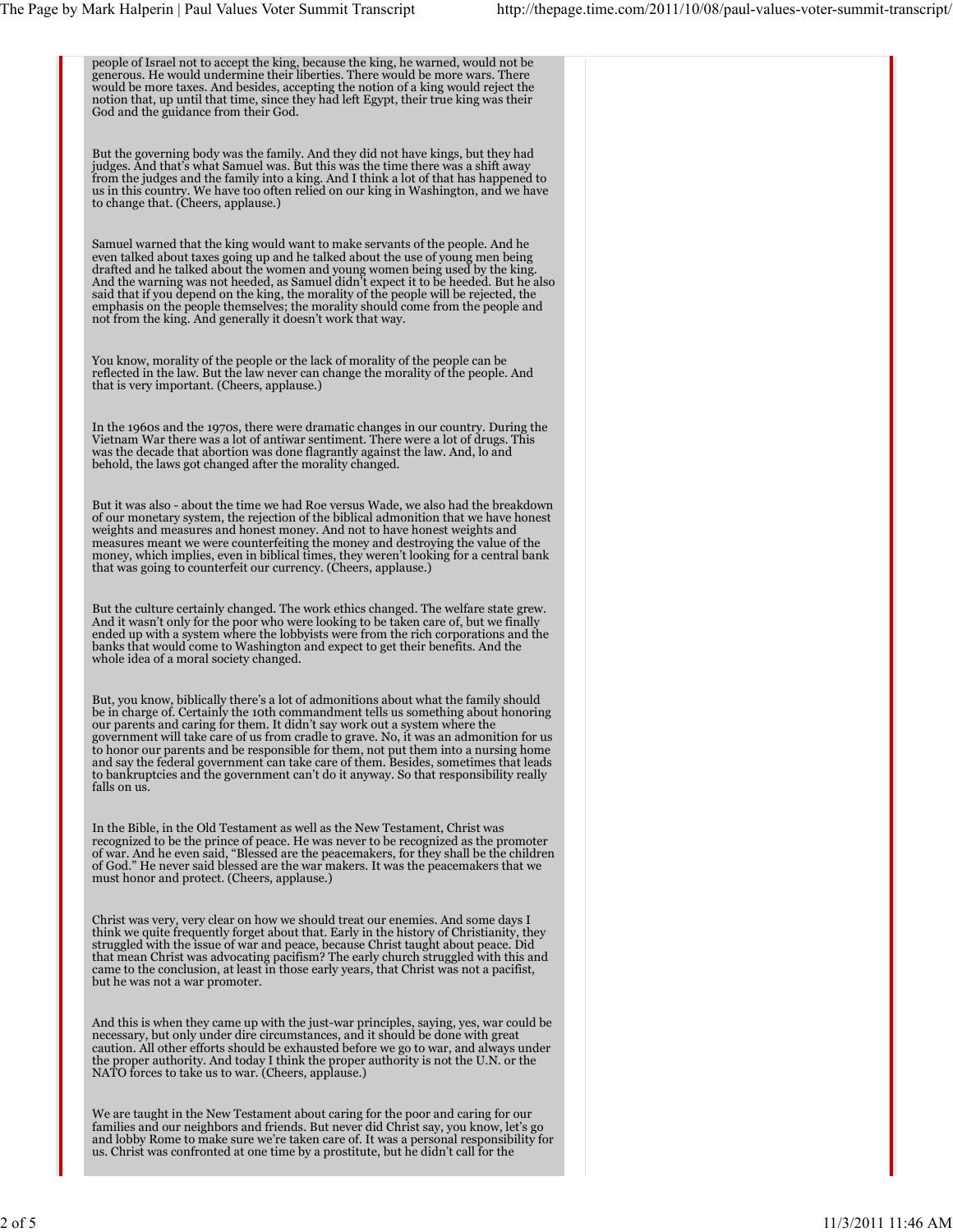centurions. He didn't call for more laws. But he was very direct and thought that stoning was not the solution to the problem of prostitution.

So do laws take care of these things, or do we need a better understanding of our Christian values and our moral principles?

Life is most precious. I talk about life and liberty. I defend liberty to the nth degree, as long people aren't hurting and killing each other and stealing and robbing. But you cannot defend liberty unless you have a clear understanding of life. And believe me, as an experienced physician and knowing the responsibility of taking care of life, from the earliest sign of life – I know, legally and morally, I have a responsibility to take care of two lives. And therefore you cannot be a great defender of liberty if you do not defend and understand what life is all about and where it comes from. (Cheers, applause.)

You know, many great religions, and especially both the Old and New Testament, talks about a golden rule. And I think it's an important rule. We want to treat – we should treat other people the way we want to be treated. And I would like to suggest that possibly we should be thinking about having a foreign policy of the golden rule and not treat other countries any way other than the way we want to be treated. (Cheers, applause.)

There were great dreams by Isaiah in the Old Testament about the time that would come when the swords would be bent into plowshares and spears into pruning forks, the dream of ending the wars and to the point where peace is prosperous. And I have come to a strong conviction that one of the most greatest threats to the family is war. It undermines the family. (Cheers, applause.)

Just in our last decade, an undeclared war that we're dealing with, we've lost over<br>80,000 – 8,500 men and women in our armed services. We have 40,000 who have<br>returned, many of them with severe amputations. And it's, in e begging and pleading for help.

I talked to a young man the other day and he was telling me about losing all his<br>buddies and his frustration with the war and not having a goal of winning the war<br>and not knowing when it would end. And yet his conclusion w said to me, he says, I lost my buddies over there, but now I'm losing many of them to suicide.

And when you think of this, of what the consequences of war, the death and<br>destruction, what does it do to the families? What does it do to the husbands and the<br>wives and the mothers and the daughters who have to deal with yes, it is very, very damaging. War costs a lot of money. It causes a lot of poverty. Poverty and the economic crisis in this country is undermining the family. But \$4 trillion of debt has been added in the last 10 years to fight a war that seems to have no end.

Wars generally lead to inflation, the destruction of money. We don't honor the biblical principles of honest money. We invite this idea that we can spend endlessly and we can print the money, and literally it undermines the family and undermines the economic system. When you lose a job, it's harder to keep the family together.

Divorce rates are very, very high among the military, because these young men are being sent back two and three and four times. And there was one story told me about a little boy, a little boy who was 10 years old, and his dad was getting ready to go back again. He was screaming, I hate you, daddy, I hate you, daddy, because he was leaving him.

So this is why, in the early church, they talk about being very careful about going into war, and also to be thinking about the admonition that peace is far superior to war. That should be our goal. (Cheers, applause.)

The goal of a free society, from my viewpoint, is to seek virtue and excellence. And only we as individuals can do that. When we turn this over to the government, when<br>we seek our king and depend on our king, it can only be done at the sacrifice of<br>liberty. And that means eventually all liberties – our per to teach our children, whether it's home schooling or religious school - it's always under attack.

The more we turn it over to the government – it was a sad day in this country when we went this full measure about acknowledging the authority of the federal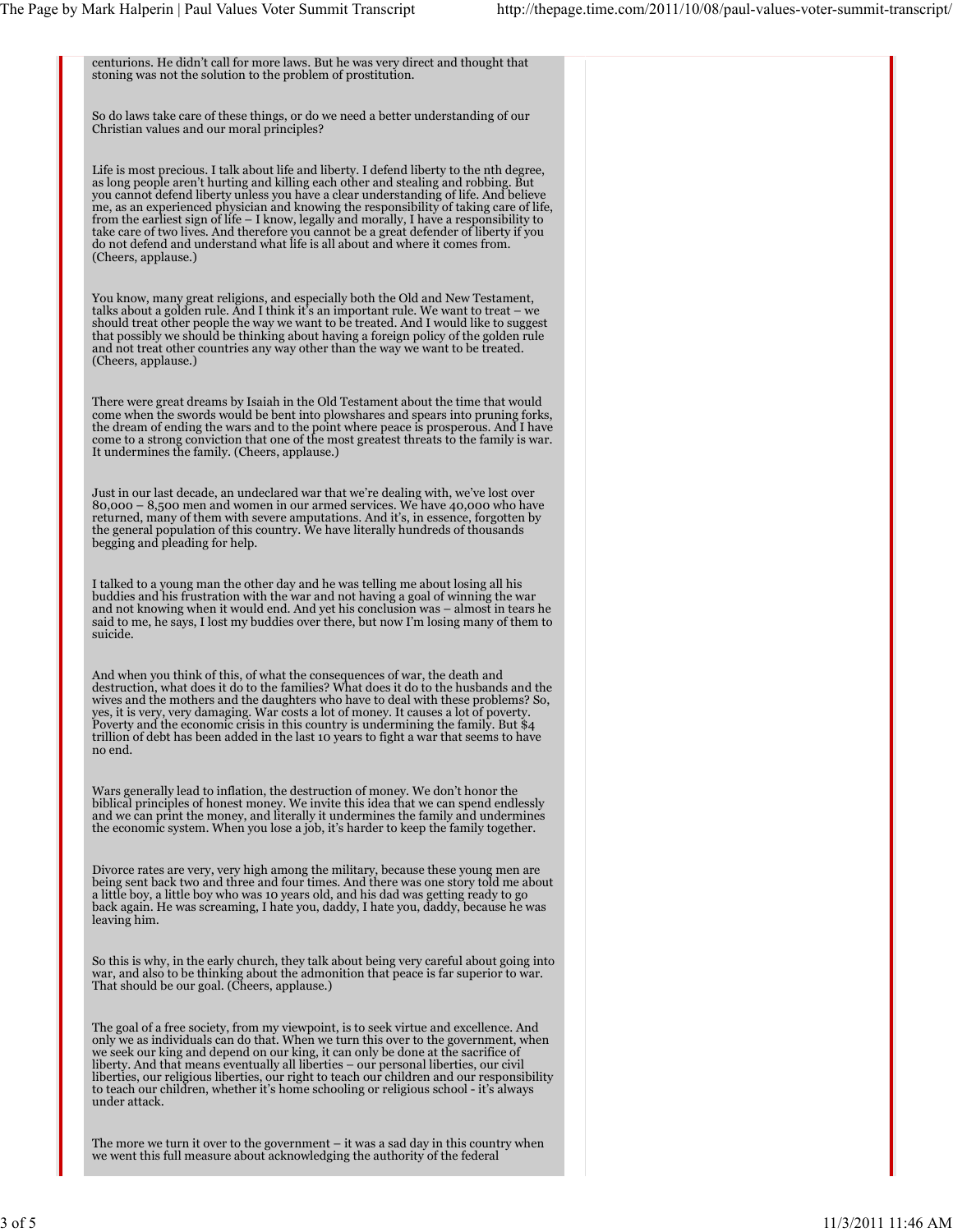government to educate our children. There was a time when the Republican Party said that we shouldn't even have a Department of Education. And I believe it should go back to the family, not the federal government. (Cheers, applause.) If we – if we do not get our moral values from our government, which I think it's impossible to get it from them, where does it come from? First, it comes from us as individuals. We have the responsibility for dealing with our eternity and salvation. But we have our responsibility to ourselves to do the best we can with our own lives. But then our next step is our families; you know, our children and our parents, and then our neighbors and our churches. That's where the moral values should come from. And, quite frankly, that is where I think we have slipped. So you can pass all the laws that you want. You can fight more wars than ever that's going to bring us peace and prosperity. But if the basic morality of the people does not change, it will not matter. We must change our hearts if we expect to change our family and treat our family values as they should be. (Applause.) We have been blessed in this country by having the freest and the most prosperous. We've had a good Constitution, far from perfect. But today we are living way beyond our means. We are living in debt. And debt is not a biblical principle, whether it's personal debt or whether it's a national debt. We owe \$3 trillion to people overseas. We are suffering from a mountain of debt because we have accepted this idea that we have this responsibility to mold the world, mold the people and mold the economy. Government is incapable of doing that. The responsibility of the government is to<br>provide the environment which is proper to allow us to thrive, for us to work hard<br>and have the incentive. If we have our right to – (applau our life and liberty, why is it that we don't fight for the right to keep the fruits of our labor? (Cheers, applause.) If we accepted that, there would be no demands for the king. The people – the early Israelites demanded the king to be taken care of. But we have too, and we have accepted this notion as a country and as a whole that the king will take care of us. But I prefer the different king, the original king, the instruction that comes from our<br>creator, not from our government. Our government should be strictly limited to the<br>protection of the liberties that allow us to thrive liberties and our economy, they are under attack today. There is no doubt about it. So we will have to meet up and make these decisions. To me, the most important<br>decision that we have to ask, just as they asked, you know, in biblical times, as well<br>as at the time of our founding of this country, what sho this penny, and what do we do here and there, and tinker around the edges. It should be what should the role of government be? The founders said the role of government ought to be the protection of liberty. That is what the role of government ought to be. (Cheers, applause.) But the experiment is about to end unless we reverse this trend. I would say that we have gone downhill nearly for 100 years, especially for the last 10, and especially for the last four, when we think of our economy. But the real challenge is, are we going to transition from the republic to the empire and to dictatorship? And there are so many signs that we are, you know, transforming into empire and dictatorship. And<br>just think of the bearing down on our personal liberties today. Think about what<br>happens when we go to the airports. Think about now you have So we are living in an age when government is way too big. And it's time this<br>government act properly, and that is to protect our freedoms. (Cheers, applause.)<br>The – if you read the Constitution carefully, you will find ou The restraints are that you don't hurt and kill people, that you fulfill your promise that you're honest and you fulfill your moral obligation. The restraints are placed on the federal government. So as long as we allow the federal government to grow and we don't obey those restraints, things will get worse. But the good news is there's a whole generation of<br>Americans right now rising up and saying we were on the right track at the right<br>time. Let's get back on that track. Let's restore liber Thank you.